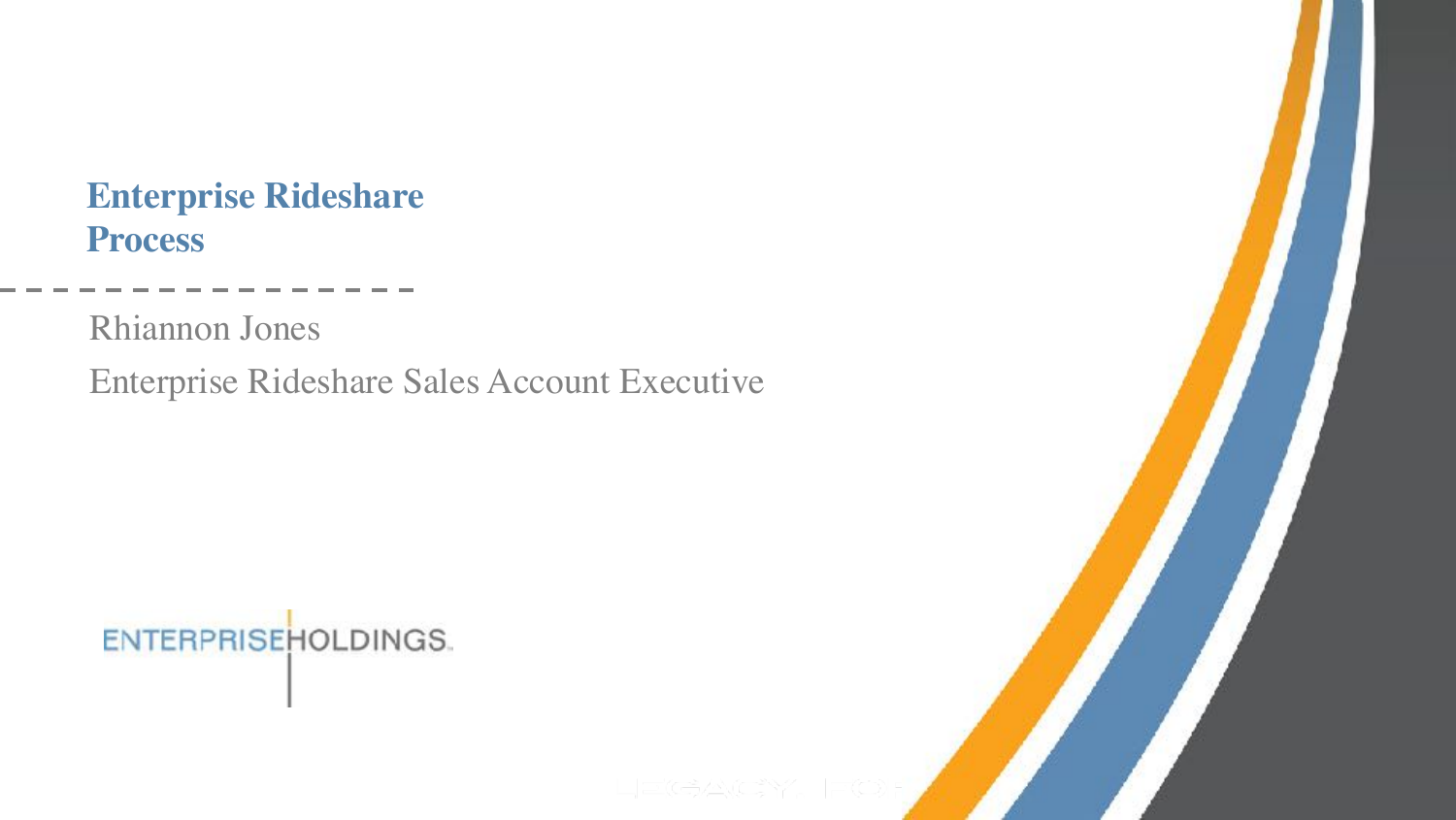#### Process

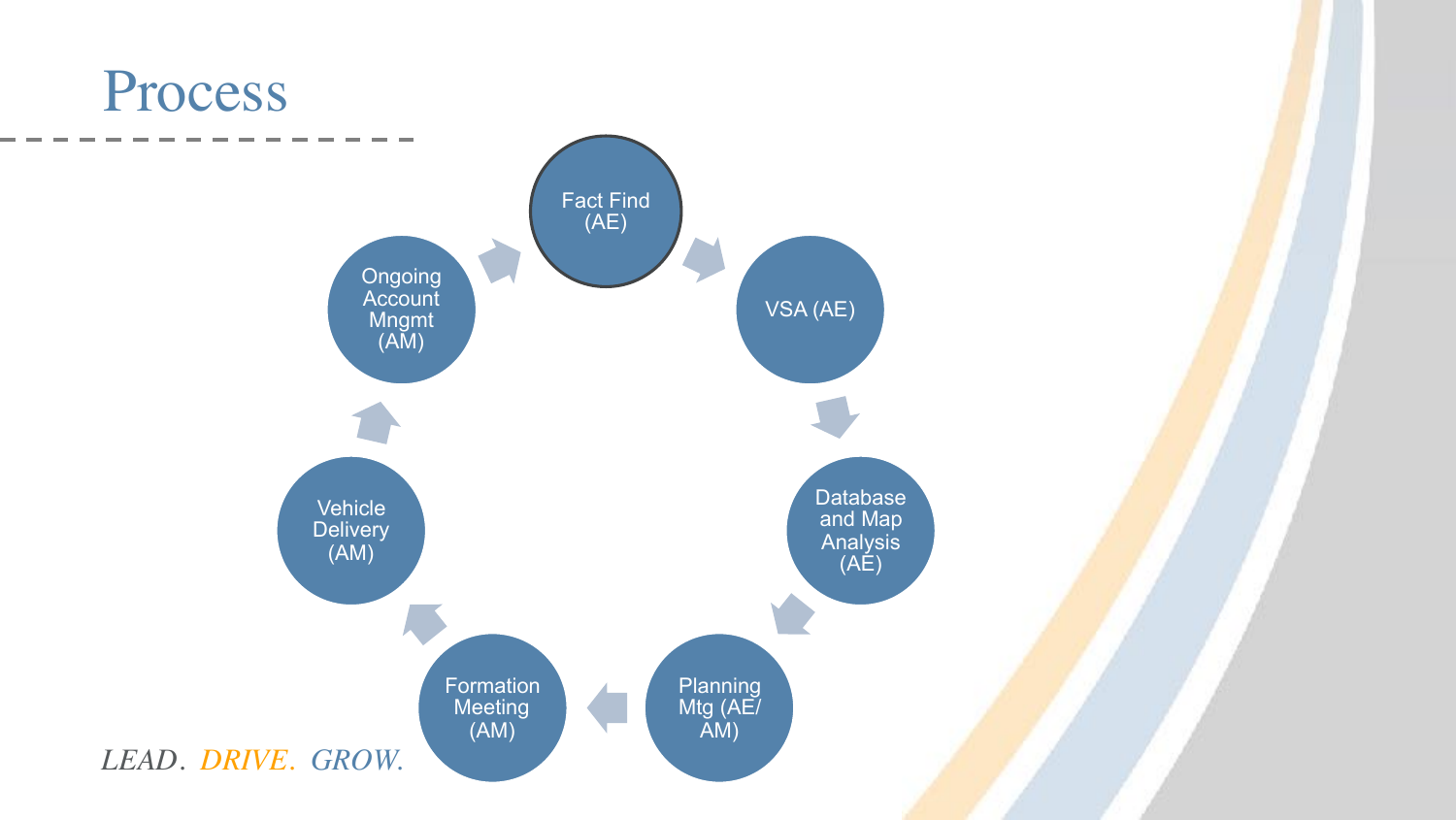### Enterprise Rideshare Services

- **Database mapping and cluster analysis**
- Customized account management
- **Onsite formation meetings and van demonstrations**
- Subsidy program enrollment assistance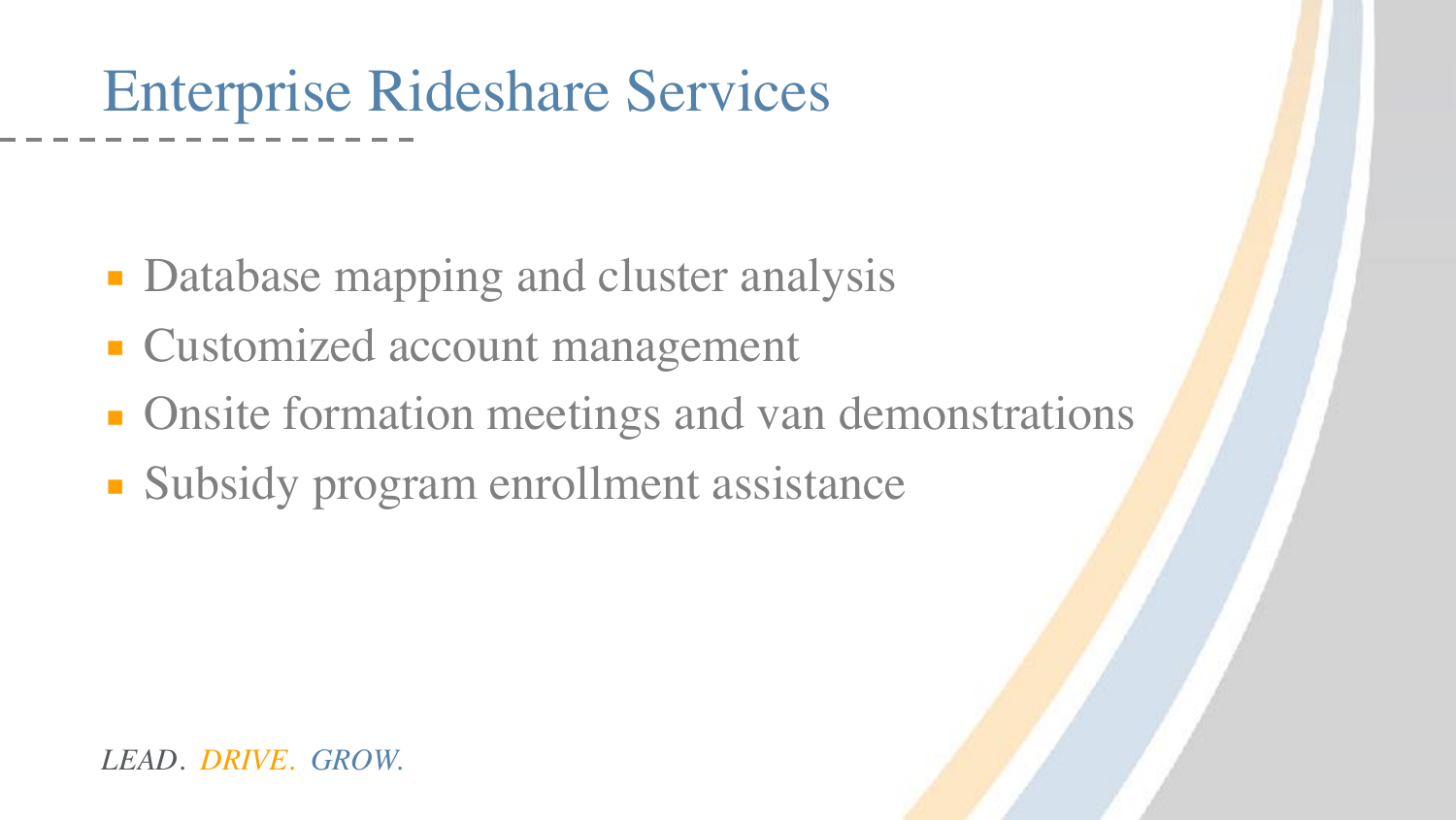# Vanpool Formation Meetings

- Face-to-face meetings held with a targeted group of employees at a company to:
	- Overview benefits/advantages vs. driving alone
	- Explain the Enterprise Rideshare program
	- Educate group of commuters to collectively make a decision to try the vanpool program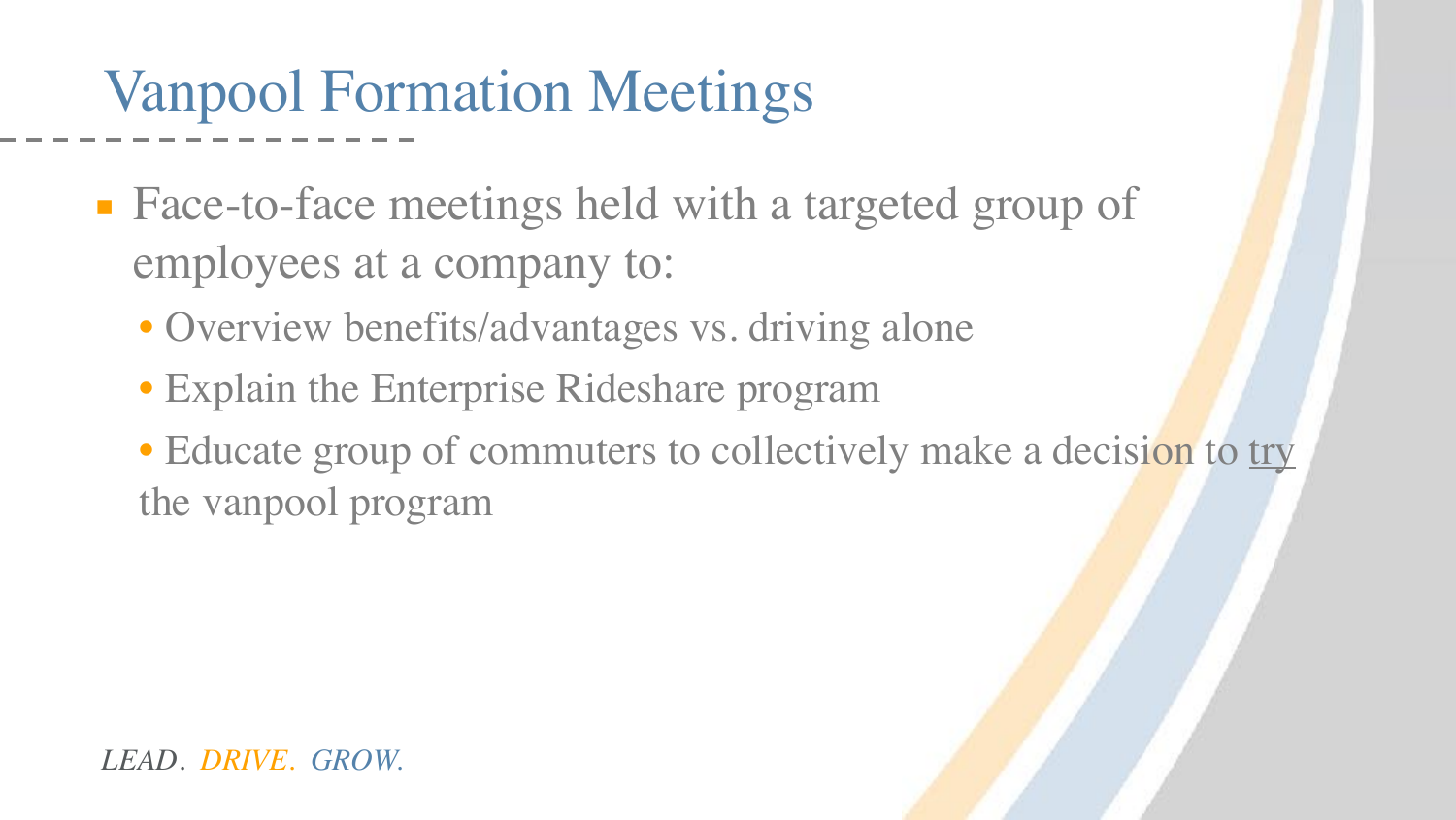# Employee Benefits

- Vanpooling cuts commuting costs on average by 50-75 percent
- **•** Gas:
	- Fuel costs while driving alone can add up to the cost of riding in a vanpool. With gas prices above \$2.00 per gallon, this can cost you \$100\* per month.
- **■** Maintenance:
	- Taking your car to and from work every day increases the frequency of needing scheduled maintenance (e.g. brakes, oil change, etc.) as well as the increased likelihood of unscheduled repairs.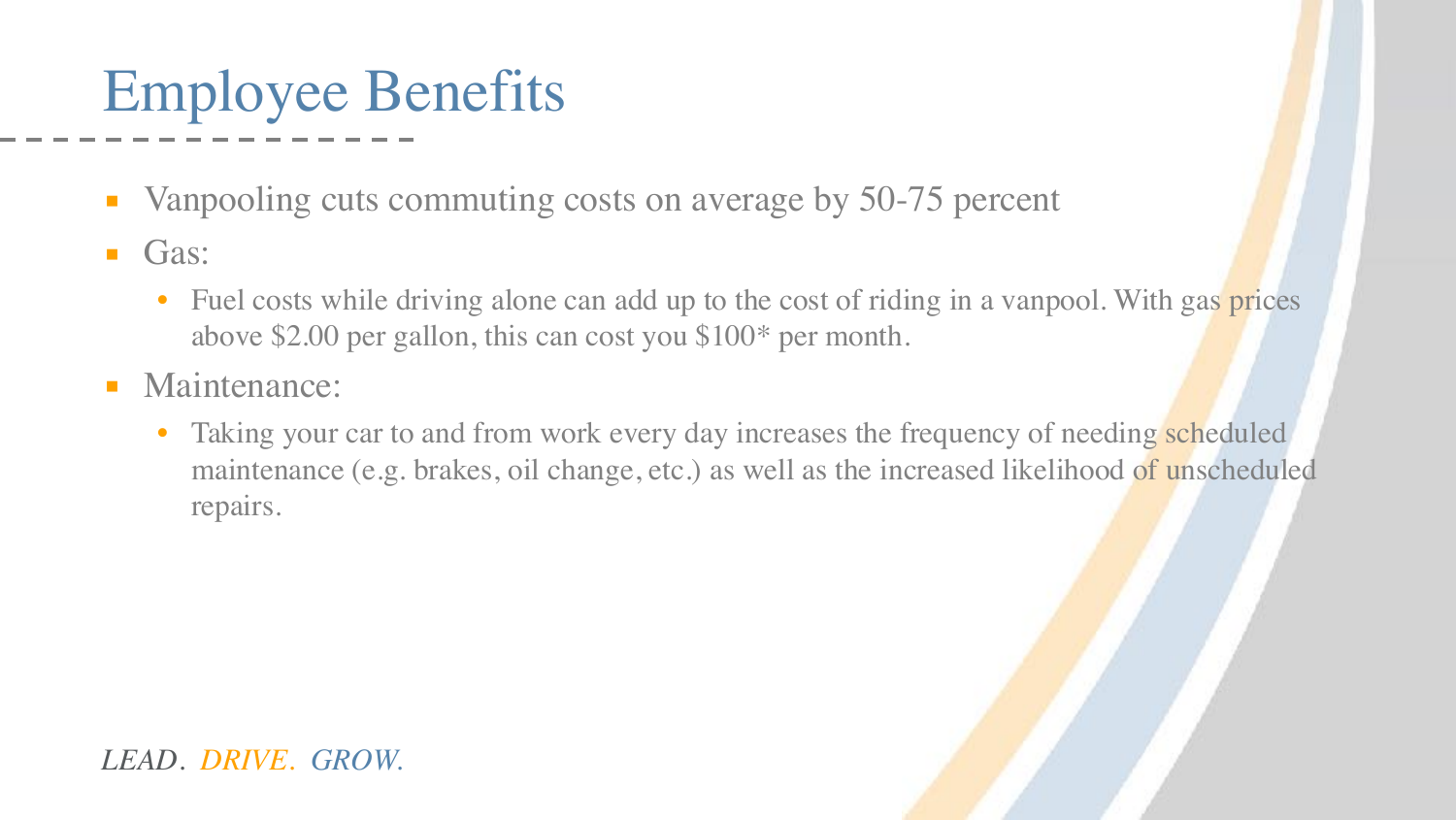### Employee Benefits… Continued

**<u>■ Insurance:</u>** 

- Almost all major auto insurance companies offer significant discounts  $(10\% 30\%)$  to drivers who designate their vehicle as "recreational only," which means you use if for everything but driving to work. Plus, some major insurance companies now offer pay as you drive insurance, further incentivizing low-mileage drivers.
- Vehicle Depreciation:
	- Depreciation is typically the most dramatic commuting cost and the most difficult to recognize. Commuting adds the most significant miles during your car's life and lowers resale value by thousands of dollars when you decide to sell.
- Vanpooling is also tax-friendly
	- You may also be eligible to receive a tax break if your employer offers a pre-tax payroll deduction for mass transit. Check with your employer to see if they currently participate in this pre-tax benefit (IRS Tax Code 132(f)).

*LEAD. DRIVE. GROW.*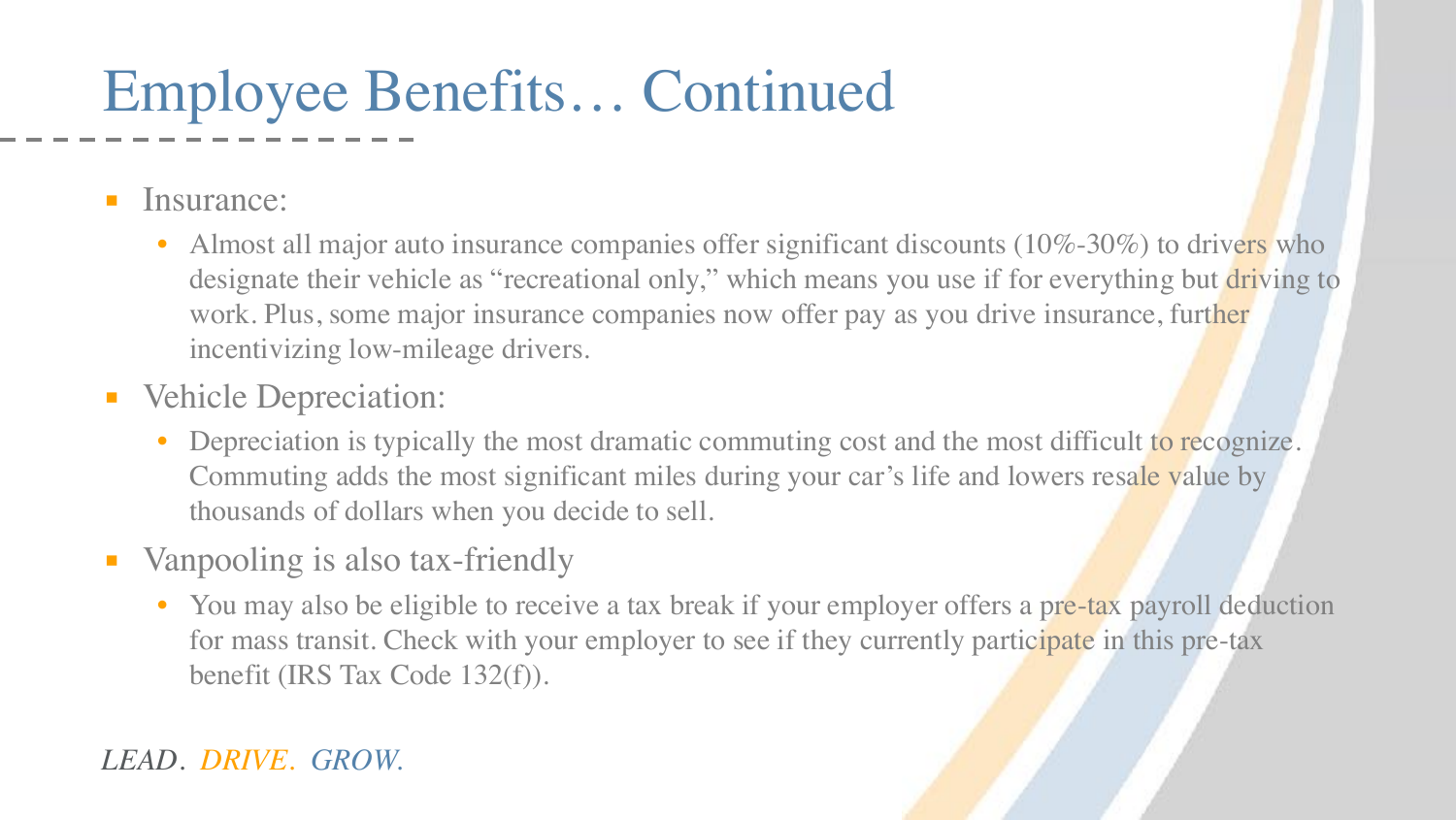### Estimated Pricing

**•** Pricing for vehicles will depend on the make/model/mileage traveled. Here are a couple of examples for a 2017 base model minivan. There is no minimum required participants to start a vanpool but we recommend a coordinator start with a total of 5 people in a van. Please note the pricing has not been finalized and is subject to change. This estimate is based off of a five day work week for a Cuyahoga county employer.

| Round Trip Miles<br>(MAX) | Monthly<br>Mileage | Minivan (7-Pass) Base<br>Rate/Month | GCRTA Subsidy (\$.<br>$30/mile$ ) | <b>Monthly Price</b><br>After Subsidy | Per Traveler<br>Price (5) |
|---------------------------|--------------------|-------------------------------------|-----------------------------------|---------------------------------------|---------------------------|
| 40                        | 840                | \$1,200                             | \$252                             | \$948                                 | \$189.60                  |
| 80                        | 1680               | \$1,250                             | \$504                             | \$746                                 | \$149.20                  |
| 120                       | 2520               | \$1,350                             | \$756                             | \$594                                 | \$118.80                  |
| 160                       | 3360               | \$1,500                             | \$1,008                           | \$492                                 | \$98.40                   |

\*The prices listed here are estimated based off of the 2017 Minivan (7 Passenger) and are subject to change.

*LEAD. DRIVE. GROW.*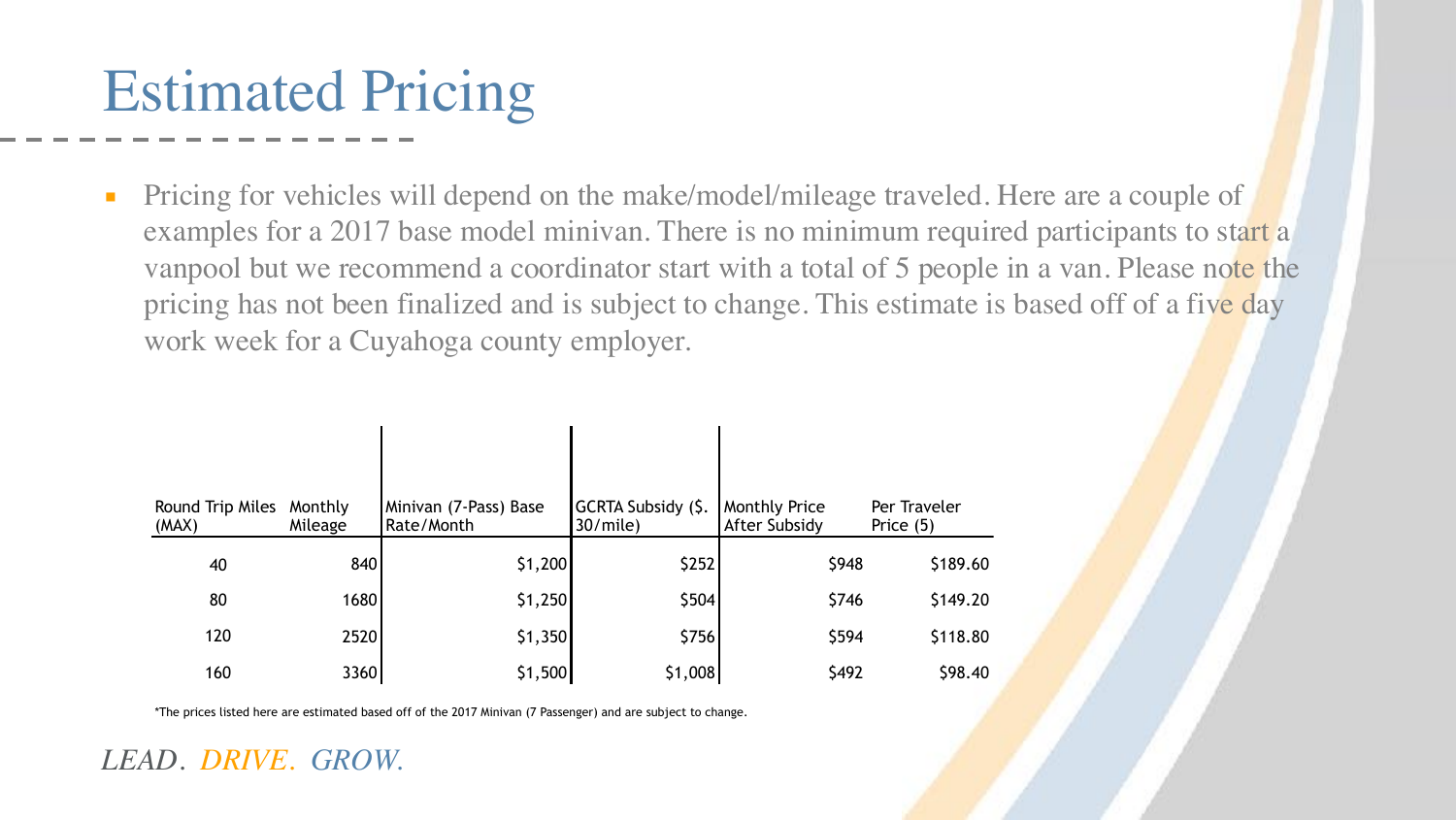### Starting a New Vanpool

- **Step 1. Your company signs VSA with Enterprise Rideshare to bring Vanpooling** to your worksite.
- Step 2. Form a group, recommended 5 to start. (Formation Meeting)
- Step 3. Complete route and van roster sheet, provided by Rhiannon.
- Step 4. Complete online application and driver verification.
- **•** Step 5. Choose vehicle (van show) and work with employer for pre-tax deduction (if available).
- Step 6. Delivery of van and completion of delivery verification form.
- Step 7. Enjoy vanpooling with Enterprise!